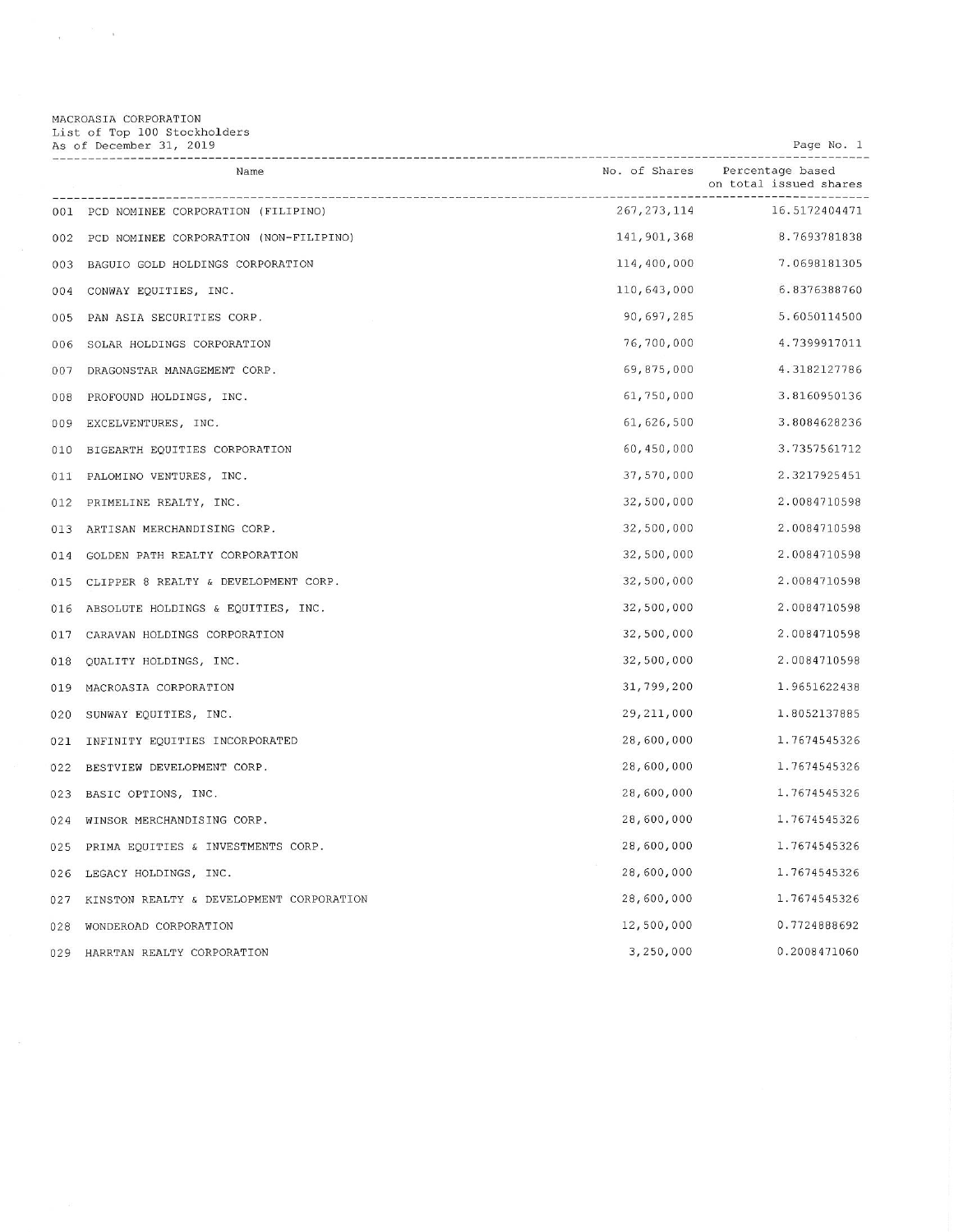MACROASIA CORPORATION<br>List of Top 100 Stockholders<br>As of December 31, 2019

Page No. 2

|     | Name                              | No. of Shares | Percentage based<br>on total issued shares |
|-----|-----------------------------------|---------------|--------------------------------------------|
| 030 | CA/1001-064711                    | 2,600,000     | 0.1606776848                               |
| 031 | WS FAMILY FOUNDATION INC.         | 1,340,000     | 0.0828108068                               |
| 032 | SAY KARLU TAN                     | 1,300,000     | 0.0803388424                               |
| 033 | YU JESELYN TAN                    | 1,300,000     | 0.0803388424                               |
| 034 | TAN VIVIENNE K.                   | 1,300,000     | 0.0803388424                               |
| 035 | LUY IRENE TAN                     | 1,300,000     | 0.0803388424                               |
| 036 | CHUA ROWENA TAN                   | 1,300,000     | 0.0803388424                               |
| 037 | PASCUAL SHEILA TAN                | 1,300,000     | 0.0803388424                               |
| 038 | BATILLER, JR. GREGORIO M.         | 1,300,000     | 0.0803388424                               |
| 039 | ASIA LINK HOLDINGS PTE. LTD.      | 698,817       | 0.0431862683                               |
| 040 | ZULUETA AGNES M.                  | 494,000       | 0.0305287601                               |
| 041 | ANSELMO, TRINIDAD & CO., INC.     | 394,745       | 0.0243948895                               |
| 042 | HERRERA III FLORENTINO M.         | 299,000       | 0.0184779338                               |
| 043 | SIGUION-REYNA LEONARDO T.         | 260,000       | 0.0160677685                               |
| 044 | TIONG SIN AI BENJAMIN             | 195,000       | 0.0120508264                               |
| 045 | YU EMILIO C.                      | 195,000       | 0.0120508264                               |
| 046 | TAN, JR. LUCIO K.                 | 162,500       | 0.0100423553                               |
| 047 | TANENGLIAN MARIANO C.             | 162,500       | 0.0100423553                               |
| 048 | CHUA JOSEPH T.                    | 162,500       | 0.0100423553                               |
| 049 | BAUTISTA JAIME J.                 | 162,500       | 0.0100423553                               |
| 050 | MOTORTRADE NATIONWIDE CORPORATION | 162,500       | 0.0100423553                               |
| 051 | CHENG ANTONIO B.                  | 162,500       | 0.0100423553                               |
| 052 | TAN LOZANO A.                     | 149,500       | 0.0092389669                               |
| 053 | ONG DIONISIO                      | 145,080       | 0.0089658148                               |
| 054 | DYHONGPO CARLOS                   | 135,200       | 0.0083552396                               |
| 055 | TAN III LUCIO CHEN                | 130,000       | 0.0080338842                               |
| 056 | UY SAMUEL CANG                    | 130,000       | 0.0080338842                               |
| 057 | TAN MICHAEL G.                    | 130,000       | 0.0080338842                               |
| 058 | TAN LUCIO C.                      | 130,000       | 0.0080338842                               |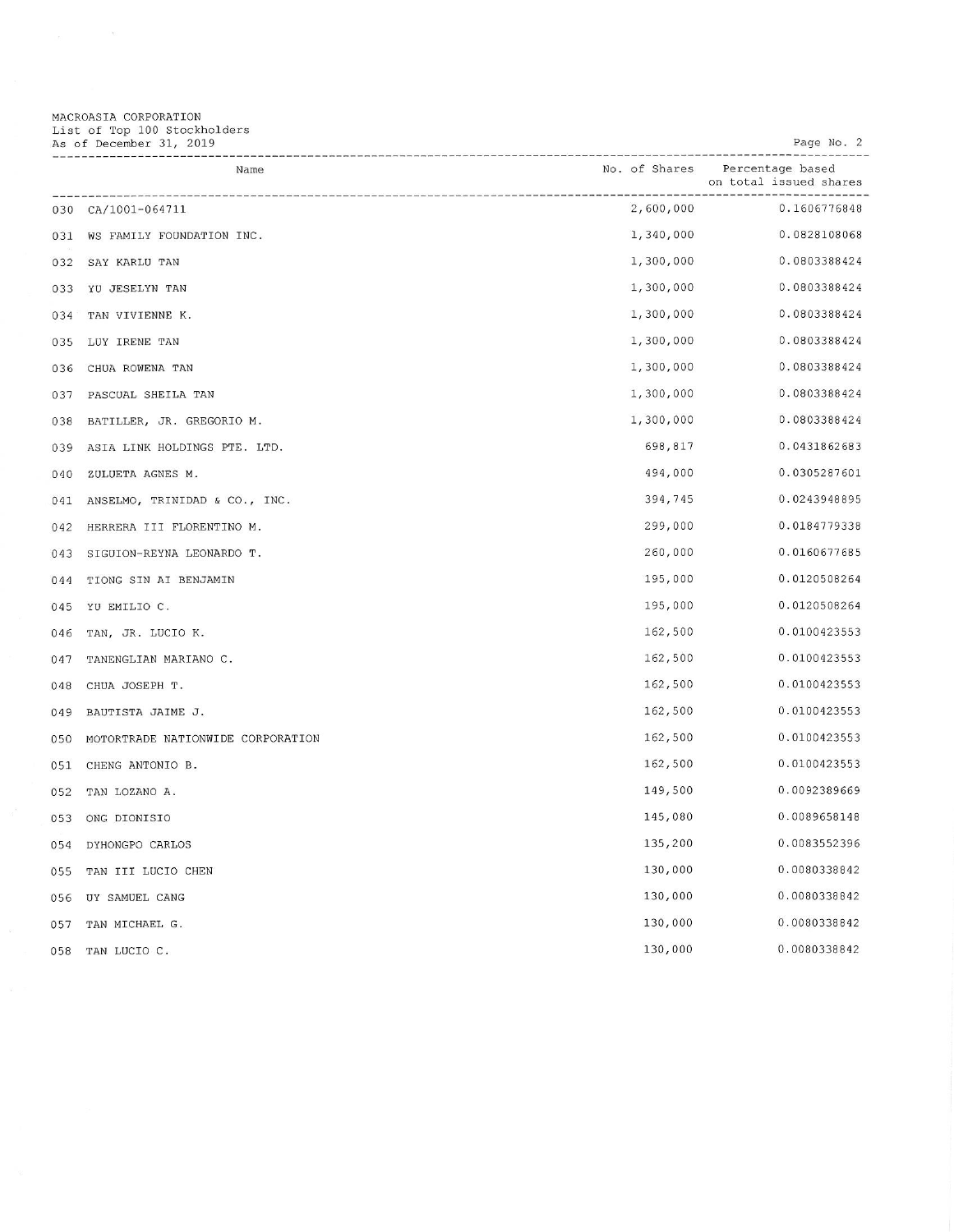MACROASIA CORPORATION<br>List of Top 100 Stockholders<br>As of December 31, 2019

 $\label{eq:2.1} \frac{1}{2} \int_{\mathbb{R}^3} \left| \frac{d\mathbf{x}}{d\mathbf{x}} \right| \, d\mathbf{x} = \frac{1}{2} \int_{\mathbb{R}^3} \left| \frac{d\mathbf{x}}{d\mathbf{x}} \right| \, d\mathbf{x}$ 

Page No. 3

|     | Name                                    | No. of Shares | Percentage based<br>on total issued shares |
|-----|-----------------------------------------|---------------|--------------------------------------------|
| 059 | PRIETO MARIXI R.                        | 130,000       | 0.0080338842                               |
| 060 | TAN CARMEN K.                           | 130,000       | 0.0080338842                               |
| 061 | TIU BEN C.                              | 130,000       | 0.0080338842                               |
| 062 | ABOITIZ, JR. ENRIQUE M.                 | 130,000       | 0.0080338842                               |
| 063 | FLORENTO HECTOR                         | 130,000       | 0.0080338842                               |
| 064 | LIM A/C ILIMJS01 JOSEPH                 | 130,000       | 0.0080338842                               |
| 065 | SYCIP GEORGE                            | 125,000       | 0.0077248887                               |
| 066 | TAN KYLE ELLIS CHEN                     | 104,000       | 0.0064271074                               |
| 067 | LUY EDUARDO TAN                         | 100,000       | 0.0061799110                               |
| 068 | CHUA ANNIE CHU                          | 91,000        | 0.0056237190                               |
| 069 | JOSEPH CHUA & CO., INC.                 | 90,298        | 0.0055803360                               |
| 070 | YAO BONIFACIO                           | 78,000        | 0.0048203305                               |
| 071 | DY ANGEL                                | 65,000        | 0.0040169421                               |
| 072 | DY (VSK-38) ANTONIO S.                  | 63,700        | 0.0039366033                               |
| 073 | YING LO LAN                             | 61,100        | 0.0037759256                               |
| 074 | ONG SECURITIES CORPORATION              | 45,090        | 0.0027865218                               |
| 075 | TAN GEORGE D.                           | 44,980        | 0.0027797239                               |
| 076 | IMPERIAL, DE GUZMAN, ABALOS & CO., INC. | 41,665        | 0.0025748599                               |
| 077 | I. ACKERMAN & CO., INC.                 | 39,234        | 0.0024246263                               |
| 078 | R. COYIUTO SECURITIES, INC.             | 35,175        | 0.0021737837                               |
| 079 | TEE LING KIAT &/OR LEE LIN HO O         | 32,825        | 0.0020285558                               |
| 080 | DEFENSOR A/C IDEFMA01 MA. THERESA T.    | 32,500        | 0.0020084711                               |
| 081 | E. SANTAMARIA & CO., INC.               | 32, 422       | 0.0020036507                               |
| 082 | EBC SECURITIES CORPORATION              | 30,875        | 0.0019080475                               |
| 083 | G.D. TAN & CO., INC.                    | 29,360        | 0.0018144219                               |
| 084 | GO ZENAID YAP                           | 29,250        | 0.0018076240                               |
| 085 | MARIANO YU & CO., INC.                  | 27,800        | 0.0017180152                               |
| 086 | HO LILY S.                              | 26,000        | 0.0016067768                               |
| 087 | BA SECURITIES, INC.                     | 26,000        | 0.0016067768                               |

 $\mathcal{B}$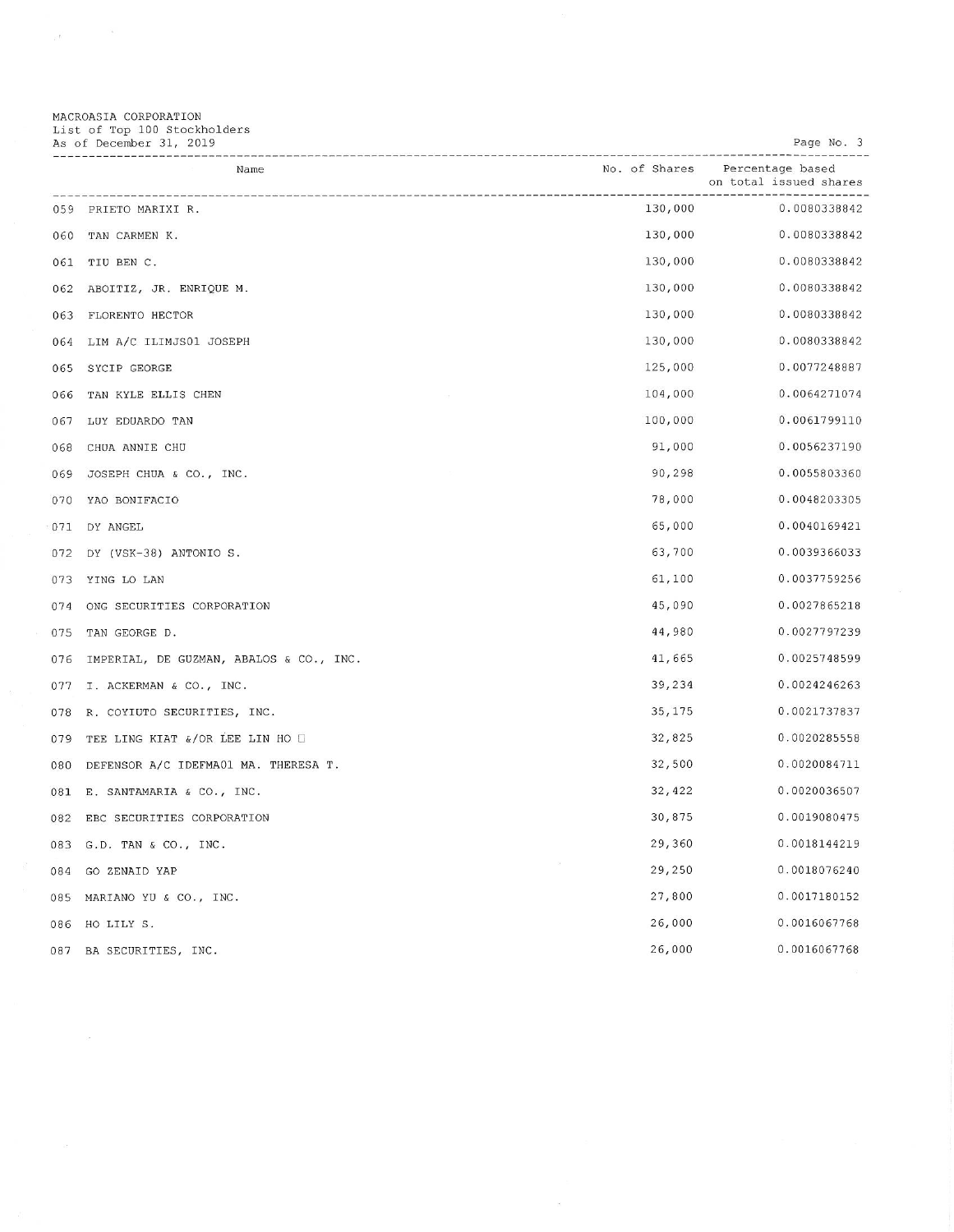|  | MACROASIA CORPORATION |  |                              |  |
|--|-----------------------|--|------------------------------|--|
|  |                       |  | List of Top 100 Stockholders |  |
|  |                       |  | As of December 31, 2019      |  |

 $\mu = -\alpha - \tilde{\beta}$ 

|       | Name                             | No. of Shares | Percentage based<br>on total issued shares |
|-------|----------------------------------|---------------|--------------------------------------------|
| 088   | SECURITIES SPECIALIST, INC.      |               | 25,636<br>0.0015842820                     |
| 089   | CHING NENITA                     | 23,400        | 0.0014460992                               |
| 090   | WEE AH KEE                       | 22,625        | 0.0013982049                               |
| 091   | ANSALDO, GODINEZ & CO., INC.     | 21,554        | 0.0013320180                               |
| 092   | PAN ASIA SECURITIES CORP.        | 20,800        | 0.0012854215                               |
| 093   | ASUNCION A/C IASUKE01 KENNETH C. | 19,500        | 0.0012050826                               |
| 094   | ASIAN APPRAISAL HOLDINGS, INC.   | 18,571        | 0.0011476713                               |
| 095   | TIONG SECURITIES, INC.           | 18,278        | 0.0011295641                               |
| 096   | H. E. BENNETT SECURITIES, INC.   | 17,680        | 0.0010926083                               |
| 097   | DAVID GO SECURITIES CORP.        | 17,654        | 0.0010910015                               |
| 098   | UY ALFONSO                       | 17,368        | 0.0010733269                               |
| 099   | J.T. FLORES JR. & CO., INC.      | 16,302        | 0.0010074491                               |
| 100   | VALENZUELA RAYMUNDO R.           | 16,250        | 0.0010042355                               |
| Total |                                  | 1,617,134,701 | 99.9374845153                              |

 $\omega$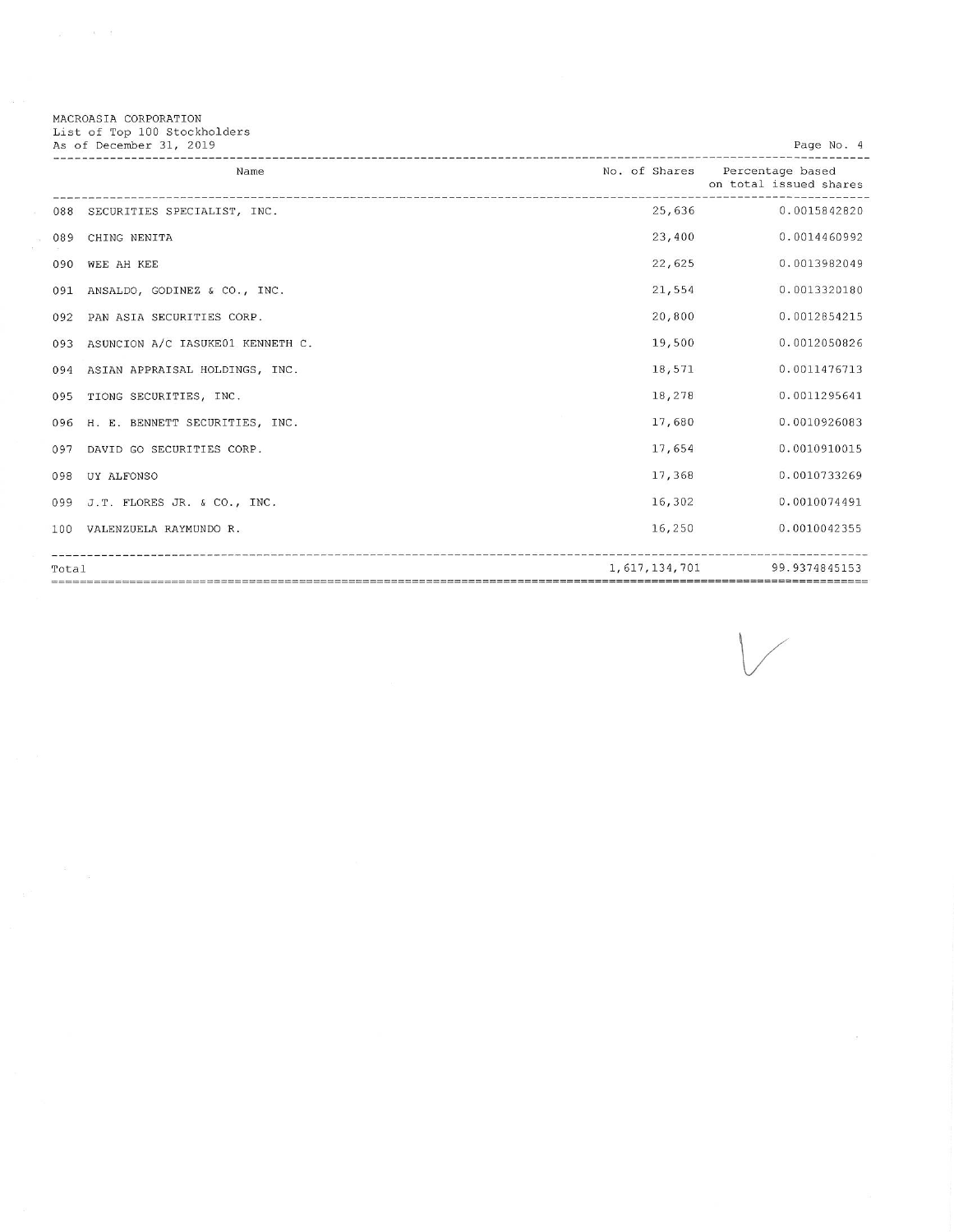## **OUTSTANDING BALANCES FOR A SPECIFIC COMPANY Company Code - MAC000000000 -MACROASIA CORPORATION**

## **Business Date: DECEMBER 27, 2019**

| <b>BP NAME</b>                                   | <b>HOLDING</b> |
|--------------------------------------------------|----------------|
| UPCC SECURITIES CORP.                            | 2,600          |
| A & A SECURITIES, INC.                           | 368,790        |
| ABACUS SECURITIES CORPORATION                    | 2,680,000      |
| PHILSTOCKS FINANCIAL INC                         | 179,919        |
| A. T. DE CASTRO SECURITIES CORP.                 | 81,000         |
| ALPHA SECURITIES CORP.                           | 325,000        |
| <b>BA SECURITIES, INC.</b>                       | 60,931         |
| AP SECURITIES INCORPORATED                       | 543,195        |
| ANSALDO, GODINEZ & CO., INC.                     | 509,335        |
| AB CAPITAL SECURITIES, INC.                      | 1,113,363      |
| SB EQUITIES, INC.                                | 9,623,160      |
| ASIA PACIFIC CAPITAL EQUITIES & SECURITIES CORP. | 13,000         |
| ASIASEC EQUITIES, INC.                           | 226,275        |
| <b>ASTRA SECURITIES CORPORATION</b>              | 4,568,175      |
| CHINA BANK SECURITIES CORPORATION                | 10,000         |
| BELSON SECURITIES, INC.                          | 11,164,260     |
| BENJAMIN CO CA & CO., INC.                       | 16,250         |
| B. H. CHUA SECURITIES CORPORATION                | 13,000         |
| <b>JAKA SECURITIES CORP.</b>                     | 2,600          |
| <b>BPI SECURITIES CORPORATION</b>                | 10,170,843     |
| CAMPOS, LANUZA & COMPANY, INC.                   | 81,300         |
| SINCERE SECURITIES CORPORATION                   | 9,200          |
| <b>BDO NOMURA SECURITIES INC</b>                 | 417,467        |
| CTS GLOBAL EQUITY GROUP, INC.                    | 1,227,200      |
| TRITON SECURITIES CORP.                          | 6,546,390      |
| <b>IGC SECURITIES INC.</b>                       | 140            |
| <b>CUALOPING SECURITIES CORPORATION</b>          | 650            |
| DAVID GO SECURITIES CORP.                        | 119,875        |
| DIVERSIFIED SECURITIES, INC.                     | 21,476         |
| E. CHUA CHIACO SECURITIES, INC.                  | 236,185        |
| EAST WEST CAPITAL CORPORATION                    | 1,159          |
| EASTERN SECURITIES DEVELOPMENT CORPORATION       | 521,535        |
| EQUITIWORLD SECURITIES, INC.                     | 49,400         |
| EVERGREEN STOCK BROKERAGE & SEC., INC.           | 40,875         |
| FIRST ORIENT SECURITIES, INC.                    | 18,510         |
| FIRST INTEGRATED CAPITAL SECURITIES, INC.        | 940,000        |
| F. YAP SECURITIES, INC.                          | 75,190         |
| GLOBALINKS SECURITIES & STOCKS, INC.             | 136,325        |
| <b>JSG SECURITIES, INC.</b>                      | 99,375         |
| GOLDSTAR SECURITIES, INC.                        | 13,000         |
| GUILD SECURITIES, INC.                           | 7,005,637      |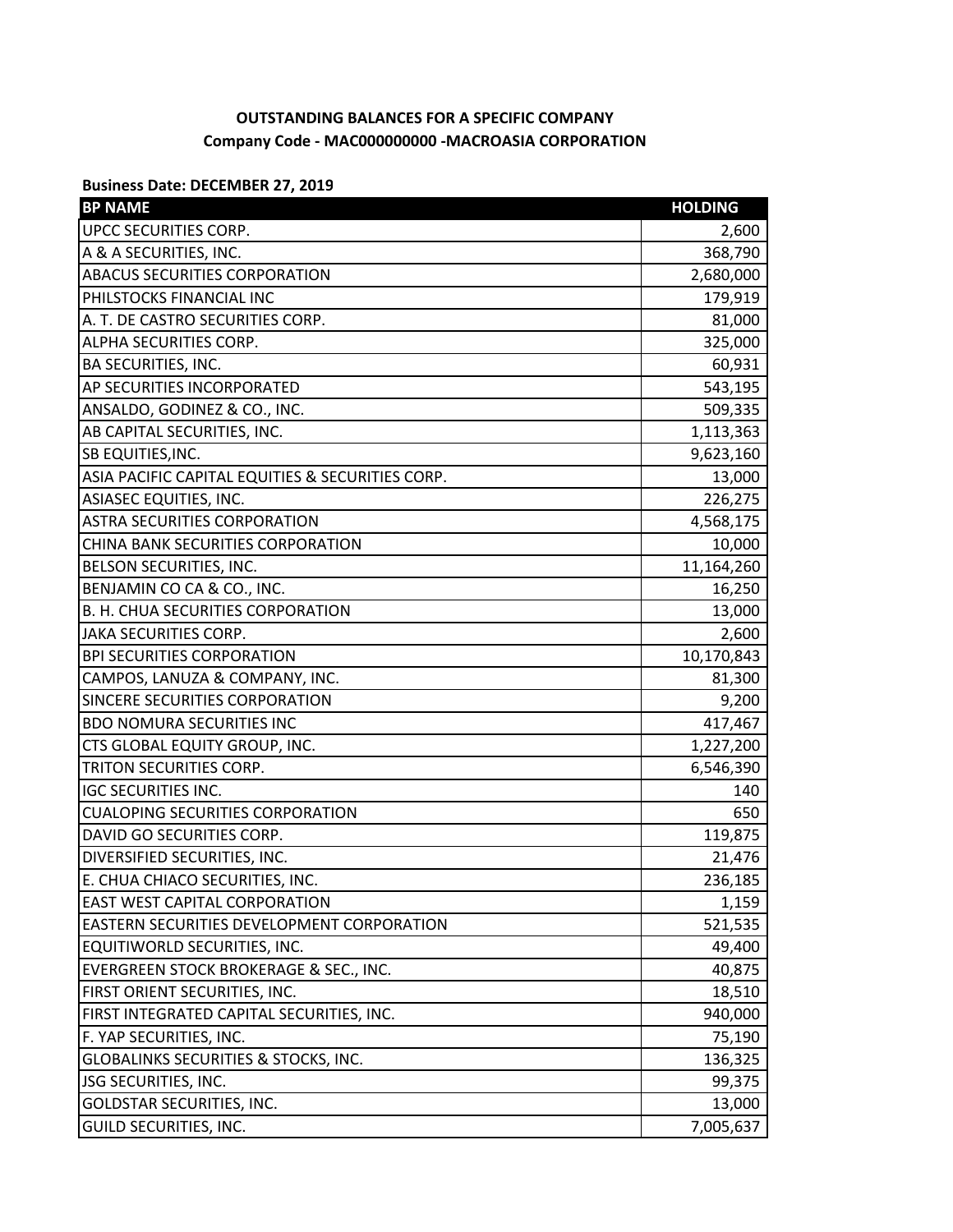| HDI SECURITIES, INC.                                    | 1,652,000  |
|---------------------------------------------------------|------------|
| H. E. BENNETT SECURITIES, INC.                          | 5,980      |
| HK SECURITIES, INC.                                     | 1,300      |
| I. ACKERMAN & CO., INC.                                 | 7,449      |
| I. B. GIMENEZ SECURITIES, INC.                          | 107,250    |
| INVESTORS SECURITIES, INC,                              | 570,713    |
| IMPERIAL, DE GUZMAN, ABALOS & CO., INC.                 | 18,925     |
| ASIAN CAPITAL EQUITIES, INC.                            | 9,100      |
| VALUE QUEST SECURITIES CORPORATION                      | 32,800     |
| <b>STRATEGIC EQUITIES CORP.</b>                         | 3,432,211  |
| LARRGO SECURITIES CO., INC.                             | 449,295    |
| LITONJUA SECURITIES, INC.                               | 1,101      |
| LOPEZ, LOCSIN, LEDESMA & CO., INC.                      | 10,000     |
| LUCKY SECURITIES, INC.                                  | 588,900    |
| LUYS SECURITIES COMPANY, INC.                           | 1,000      |
| MANDARIN SECURITIES CORPORATION                         | 4,046,340  |
| COL Financial Group, Inc.                               | 25,242,615 |
| MERCANTILE SECURITIES CORP.                             | 265,200    |
| MERIDIAN SECURITIES, INC.                               | 165,000    |
| MDR SECURITIES, INC.                                    | 66,300     |
| DEUTSCHE REGIS PARTNERS, INC.                           | 5,076      |
| MOUNT PEAK SECURITIES, INC.                             | 7,020      |
| NEW WORLD SECURITIES CO., INC.                          | 73,150     |
| OPTIMUM SECURITIES CORPORATION                          | 71,725     |
| RCBC SECURITIES, INC.                                   | 51,175     |
| PAN ASIA SECURITIES CORP.                               | 23,610,910 |
| PAPA SECURITIES CORPORATION                             | 290,830    |
| MAYBANK ATR KIM ENG SECURITIES, INC.                    | 2,839,565  |
| PLATINUM SECURITIES, INC.                               | 10,975     |
| PNB SECURITIES, INC.                                    | 637,405    |
| PREMIUM SECURITIES, INC.                                | 63,050     |
| SALISBURY BKT SECURITIES CORPORATION                    | 13,000     |
| <b>QUALITY INVESTMENTS &amp; SECURITIES CORPORATION</b> | 574,425    |
| R & L INVESTMENTS, INC.                                 | 3,800      |
| ALAKOR SECURITIES CORPORATION                           | 6,500      |
| R. COYIUTO SECURITIES, INC.                             | 29,102     |
| REGINA CAPITAL DEVELOPMENT CORPORATION                  | 245,925    |
| R. NUBLA SECURITIES, INC.                               | 899,890    |
| AAA SOUTHEAST EQUITIES, INCORPORATED                    | 4,275      |
| R. S. LIM & CO., INC.                                   | 126,062    |
| RTG & COMPANY, INC.                                     | 29,210     |
| S.J. ROXAS & CO., INC.                                  | 12,571     |
| SECURITIES SPECIALISTS, INC.                            | 18,146     |
| FIDELITY SECURITIES, INC.                               | 166,100    |
| SUMMIT SECURITIES, INC.                                 | 429,230    |
| STANDARD SECURITIES CORPORATION                         | 192,275    |
| TANSENGCO & CO., INC.                                   | 216,622    |